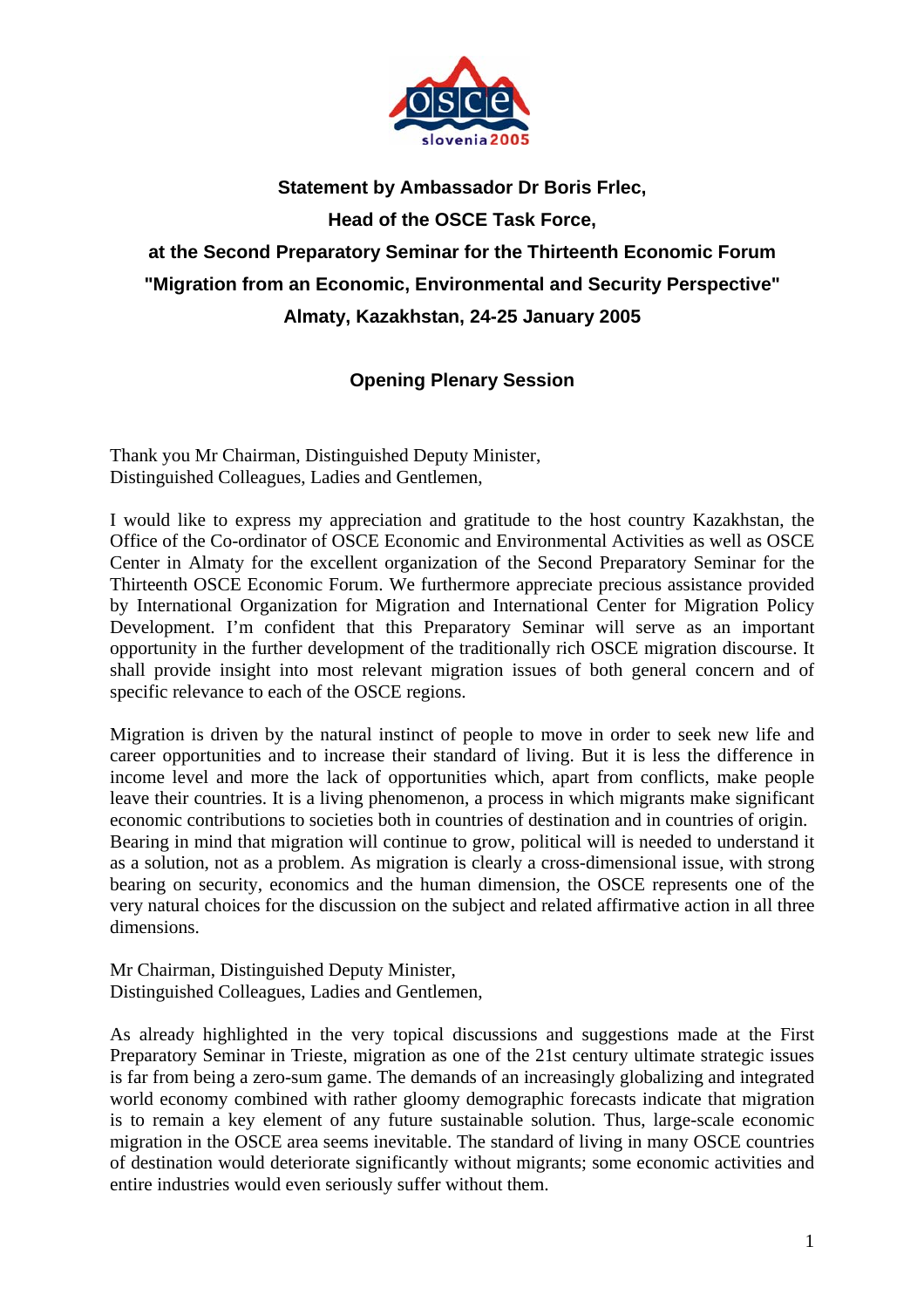However, for some OSCE countries of destination, a shrinking population does not represent the only challenge, and one which cannot be solved by immigration alone. Further, it appears that people in many OSCE countries of destination tend to accept the fact that their societies will depopulate and subsequently become less competitive, rather than embracing or agreeing to the inflow of migrants. Meanwhile, other OSCE participating States and the OSCE areas are experiencing strong population growth, oversupply of labour and swift migratory pressures. The sum of these factors constitutes them as countries of origin.

Turning to some security aspects of migration, while acknowledging that some migrants are economically very successful in countries of destination, it should also be noted that the bulk of migrants have dangerous and difficult jobs others are not ready to take. Even more, significant numbers are not being employed, making them dependent on the welfare system of the country of destination. If the ultimate goal of any OSCE country of destination is migration-integration, concerted efforts should be made to bring these people into the fold of the legal labour market of countries of destination. Illegal migrants do not pay taxes but they often have access to public services, including health and education systems. There is, hopefully, a possible role for the OSCE to call upon countries of destination to act bravely and consider the option of giving work permits to all illegal migrants who can prove they have jobs in the country. In so doing, illegal migrants would be co-opted and enabled to contribute fully to the welfare of the country of destination. It is of the utmost importance that the OSCE engage in providing channels for legal migration and assist in actions aimed at the reduction of irregular migration.

In migration-integration efforts, the socio-cultural dimension should not be underestimated either. Bearing in mind that the percentage of foreign-born legal residents in some OSCE countries of destination is as high as 35 to 40 per cent, we all need to become more multicultural. A volatile chemistry among natives and migrants must be cultivated in order to foster social and political stability. In this respect the OSCE could be active in providing a range of instruments and approaches to ease the integration of migrants.

Regular migration flows in the OSCE countries of destination are often managed in an overly bureaucratic manner. Subsequently, irregular migration is stimulated and the economic and social promise of legal immigration and integration cannot be realized. That is why the private sector too must have a word in the development of adequate migration management practices. Businesses are driven by growth and profit. If employers in countries of destination lack the personnel they need on the legal labour market, the gap is either filled by the illegal labour force or operations are moved elsewhere in the world to locations where cheaper labour is abundant.

Mr Chairman, Distinguished Deputy Minister, Distinguished Colleagues, Ladies and Gentlemen,

There exists a potentially beneficial relationship between migration and sustainable development. As a consequence of migration, not only countries of destination, but countries of origin too can gain. Countries of origin can benefit through reduction of unemployment, remittances and skills transfer. Migration policies of countries of origin, if properly designed, can therefore alleviate poverty and reduce unemployment.

On the other hand, the movement of skilled migrants from countries of origin to countries of destination can represent a significant loss for countries providing migrants. To offer certain compensation, countries of destination should, apart from granting development aid, consider investing more substantially in the educational systems of the countries of origin.